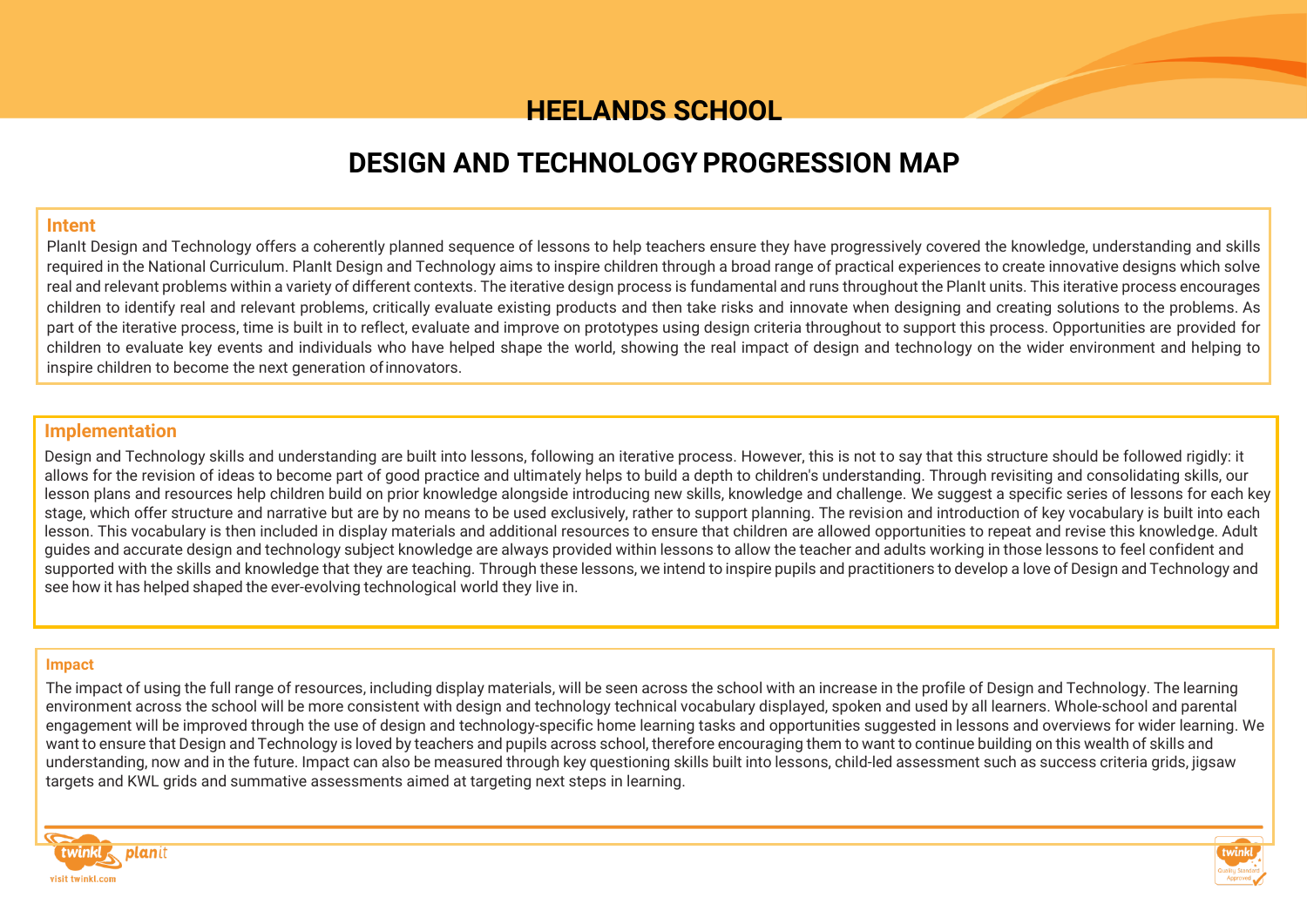## **Level Expected at the End of EYFS**

We have aimed to select the Early Learning Goals that link most closely to the Design and Technology National Curriculum

For more detail about linked subject progression within the EYFS Framework, please refer to **[these documents](https://www.twinkl.co.uk/resource/learning-in-eyfs-what-subject-leaders-need-to-know-resource-pack-t-tp-2548825)**.

| <b>Expressive Arts and Design (Exploring and Using Media and Materials)</b>   | Expressive Arts and Design (Being Imaginative)                                          |
|-------------------------------------------------------------------------------|-----------------------------------------------------------------------------------------|
| Children safely use and explore a variety of materials, tools and techniques, | Children use what they have learnt about media and materials in original ways, thinking |
| experimenting with colour, design, texture, form and function.                | about uses and purposes. They represent their own ideas, thoughts and feelings          |
|                                                                               | through design and technology, art, music, dance, role play and stories.                |

**Physical Development (Moving and Handling)** Children handle equipment and tools effectively, including pencils for writing.

#### **Key Stage 1 National Curriculum Expectations**

#### **Design**

Pupils should be taught to:

- design purposeful, functional, appealing products for themselves and other users based on design criteria;
- generate, develop, model and communicate their ideas through talking, drawing, templates, mock-ups and, where appropriate, information and communication technology.

#### **Make**

Pupils should be taught to:

- select from and use a range oftools and equipment to perform practical tasks [for example, cutting, shaping, joining and finishing];
- select from and use a wide range of materials and components, including construction materials, textiles and ingredients, according to their characteristics.

#### **Evaluate**

Pupils should be taught to:

• explore and evaluate a range of existing products;

• evaluate their ideas and products against design criteria.

twinkl planit visit twinkl.com

## **Technical Knowledge**

Pupils should be taught to:

- build structures, exploring how they can be made stronger, stiffer and more stable;
- explore and use mechanisms [for example, levers, sliders, wheels and axles], in their products.

#### **Cooking and Nutrition**

Pupils should be taught to:

- use the basic principles of a healthy and varied diet to prepare dishes;
- understand where food comes from.

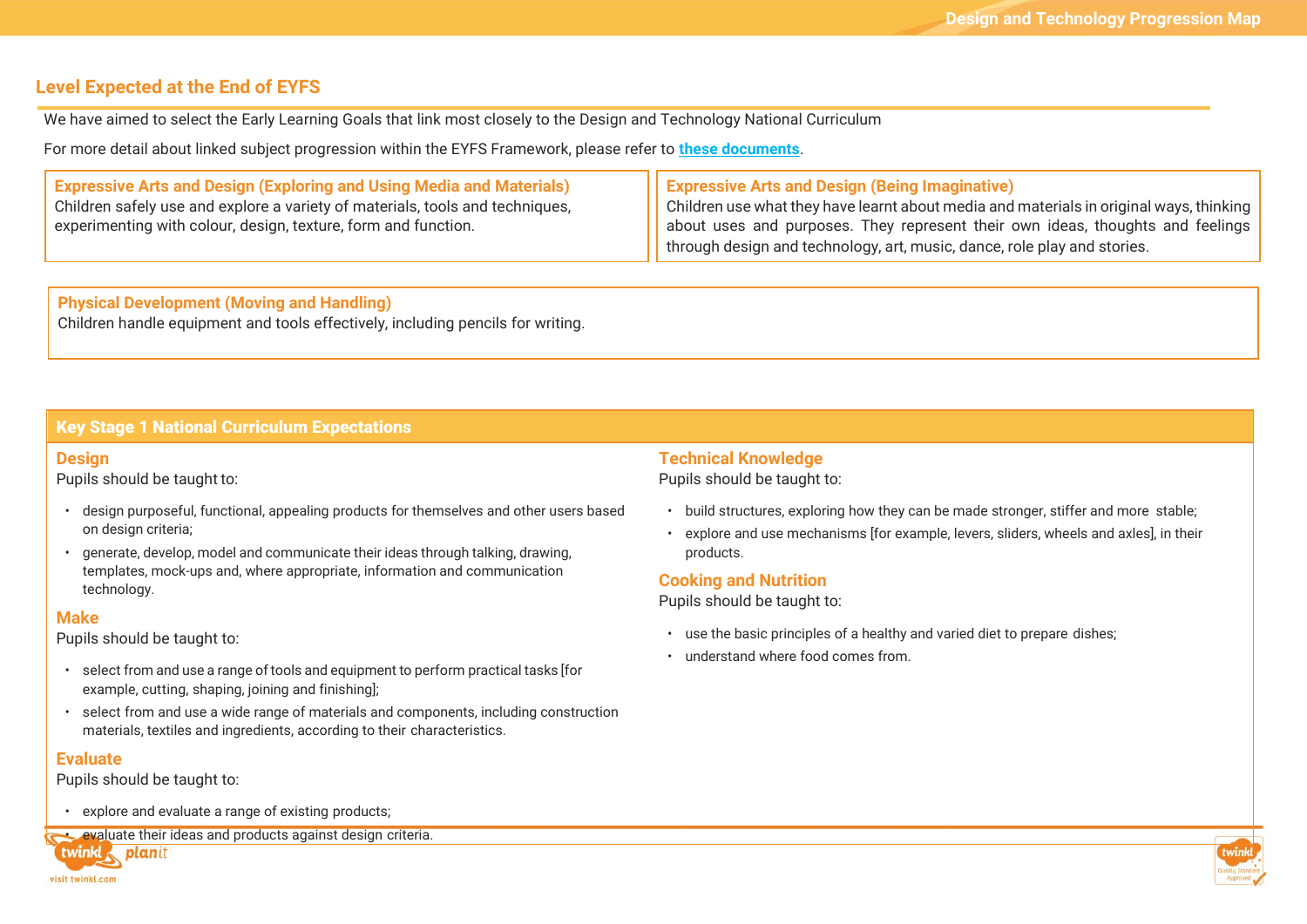|        | <b>EYFS</b>                                | <b>EYFS Expectations</b>                                                   | <b>Year One</b>                                                                                                                                               | <b>Year Two</b>                                                                             | <b>End of Key Stage Expectation</b>                                                                                                                                                |
|--------|--------------------------------------------|----------------------------------------------------------------------------|---------------------------------------------------------------------------------------------------------------------------------------------------------------|---------------------------------------------------------------------------------------------|------------------------------------------------------------------------------------------------------------------------------------------------------------------------------------|
|        | Can I think of some<br>ideas on my own?    | <b>Expressive Arts and Design</b><br><b>(Exploring and Using Media and</b> | Can I think of some ideas<br>on my own?                                                                                                                       | Can I think of ideas and<br>plan what to do next?                                           | <b>KS1 Design and Technology National Curriculum</b><br>Through a variety of creative and practical activities,<br>pupils should be taught the knowledge, understanding            |
|        | Can I use pictures<br>and words to plan?   | <b>Materials)</b><br>Children safely use and<br>explore a variety of       | Can I explain what I want   Can I choose the best<br>to do?                                                                                                   | tools and materials?                                                                        | and skills needed to engage in an iterative process of<br>designing.                                                                                                               |
|        | Can I design a<br>product for myself       | materials, tools and<br>techniques,<br>experimenting with                  | Can I describe my design<br>by using pictures, models<br>mock ups and words?<br>Can I design a product<br>for myself and others<br>following design criteria? | Can I give a reason why<br>these are best tools or<br>material?                             | They should work in a range of relevant contexts [for<br>example, the home and school, gardens and playgrounds,<br>the local community, industry and the wider environment].       |
|        | following design<br>Criteria?<br>function. | colour, design,<br>texture, form and                                       |                                                                                                                                                               | Can I describe my<br>design by using pictures<br>diagrams model mock<br>ups, words and ICT? | Children design purposeful, functional, appealing products<br>for themselves and other users based on design criteria.                                                             |
|        |                                            |                                                                            |                                                                                                                                                               |                                                                                             | They generate, develop, model and communicate their<br>ideas through talking, drawing, templates, mock-ups and,<br>where appropriate, information and communication<br>technology. |
|        |                                            |                                                                            |                                                                                                                                                               | Can I design a product<br>for others                                                        | Children can:                                                                                                                                                                      |
| Design |                                            |                                                                            |                                                                                                                                                               |                                                                                             | use their knowledge of existing products and their<br>a.<br>own experience to help generate their ideas;                                                                           |
|        |                                            |                                                                            |                                                                                                                                                               |                                                                                             | design products that have a purpose and are aimed<br>b.<br>at an intended user;                                                                                                    |
|        |                                            |                                                                            |                                                                                                                                                               |                                                                                             | explain how their products will look and work<br>$\mathbb{C}$<br>through talking and simple annotated drawings;                                                                    |
|        |                                            |                                                                            |                                                                                                                                                               |                                                                                             | design models using simple computing softwar<br>$\mathbf d$                                                                                                                        |
|        |                                            |                                                                            |                                                                                                                                                               |                                                                                             | plan & test ideas using templates & mock-ups;<br>$\epsilon$                                                                                                                        |
|        |                                            |                                                                            |                                                                                                                                                               |                                                                                             | understand and follow simple design criteria;                                                                                                                                      |
|        |                                            |                                                                            |                                                                                                                                                               |                                                                                             | work in a range of relevant contexts, for example<br>imaginary, story-based, home, school and the wider<br>environment.                                                            |
|        |                                            |                                                                            |                                                                                                                                                               |                                                                                             |                                                                                                                                                                                    |
|        |                                            |                                                                            |                                                                                                                                                               |                                                                                             |                                                                                                                                                                                    |
|        |                                            |                                                                            |                                                                                                                                                               |                                                                                             |                                                                                                                                                                                    |



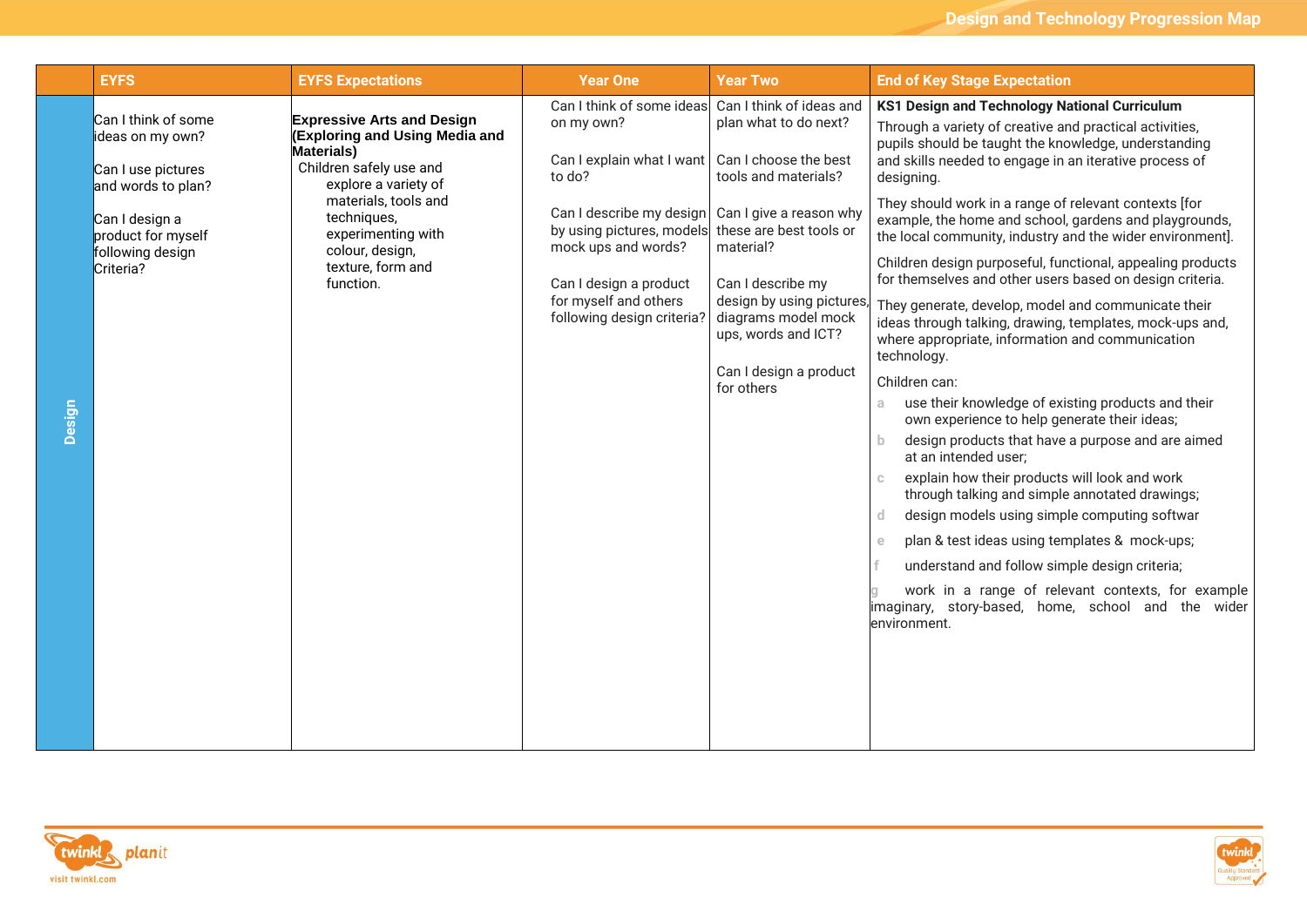| Can I explain what I am<br>making?                 | <b>Expectations</b><br><b>Expressive Arts and Design (Exploring</b><br>and Using Media and Materials)                           | Can I explain what I am<br>making and why?                                    | Can I explain what I am<br>making and why my<br>audience will like it?        | <b>KS1 Design and Technology National Curriculum</b><br>Through a variety of creative and practical activities,<br>pupils should be taught the knowledge, understanding |  |
|----------------------------------------------------|---------------------------------------------------------------------------------------------------------------------------------|-------------------------------------------------------------------------------|-------------------------------------------------------------------------------|-------------------------------------------------------------------------------------------------------------------------------------------------------------------------|--|
| Can I select tools and<br>equipment to cut, shape, | Children safely use and explore a variety of<br>materials, tools and techniques,<br>experimenting with colour, design, texture, | Can I select tools and<br>equipment to cut, shape,                            | Can I join things                                                             | and skills needed to engage in an iterative process of<br>making.                                                                                                       |  |
| lioin and finish?<br>Can I choose the right        | form and function.<br><b>Expressive Arts and Design (Being</b>                                                                  | join and finish?                                                              | (materials/components)<br>together in different ways                          | Children select from and use a range of tools and equipment<br>to perform practical tasks [for example, cutting, shaping,<br>joining and finishing].                    |  |
| material?                                          | Imaginative)<br>Children use what they have learnt about<br>media and materials in original ways,                               | Can I describe which tools I<br>am using and why?                             | Can I choose materials<br>and explain why they are<br>being used depending on | They select from and use a wide range of materials and<br>components, including construction materials, textiles                                                        |  |
|                                                    | thinking about the uses and purposes. They<br>represent their own ideas, through and<br>feelings through design and technology. | Can I design a product for<br>myself and others following<br>design criteria? | their characteristics?                                                        | and ingredients, according to their characteristics.<br>Children can:                                                                                                   |  |
|                                                    |                                                                                                                                 |                                                                               |                                                                               | Planning                                                                                                                                                                |  |
|                                                    | <b>Physical Development (Moving and</b><br>Handling)                                                                            |                                                                               |                                                                               | with support, follow a simple plan or recipe;<br>a                                                                                                                      |  |
|                                                    | Children handle equipment and tools<br>effectively, including pencils for writing.                                              |                                                                               |                                                                               | $\mathbf b$<br>begin to select from a range of hand tools and<br>equipment, such as scissors, graters, zesters, safe<br>knives, juicer;                                 |  |
|                                                    |                                                                                                                                 |                                                                               |                                                                               | select from a range of materials, textiles and<br>C.<br>components according to their characteristics;                                                                  |  |
|                                                    |                                                                                                                                 |                                                                               |                                                                               | Practical skills and techniques                                                                                                                                         |  |
|                                                    |                                                                                                                                 |                                                                               |                                                                               | learn to use hand tools and kitchen equipment safely<br>and appropriately and learn to follow hygiene<br>procedures;                                                    |  |
|                                                    |                                                                                                                                 |                                                                               |                                                                               | use a range of materials and components,<br>$\mathbf e$<br>including textiles and food ingredients;                                                                     |  |
|                                                    |                                                                                                                                 |                                                                               |                                                                               | with help, measure and mark out;                                                                                                                                        |  |
|                                                    |                                                                                                                                 |                                                                               |                                                                               | cut, shape and score materials with some accuracy;                                                                                                                      |  |
|                                                    |                                                                                                                                 |                                                                               |                                                                               | assemble, join and combine materials, components<br>or ingredients;                                                                                                     |  |
|                                                    |                                                                                                                                 |                                                                               |                                                                               | demonstrate how to cut, shape and join fabric to make<br>a simple product;                                                                                              |  |
|                                                    |                                                                                                                                 |                                                                               |                                                                               | manipulate fabrics in simple ways to create the<br>desired effect;                                                                                                      |  |
|                                                    |                                                                                                                                 |                                                                               |                                                                               | use a basic running stich;<br>ĸ                                                                                                                                         |  |
|                                                    |                                                                                                                                 |                                                                               |                                                                               | cut, peel and grate ingredients, including measuring<br>and weighing ingredients using measuring cups;                                                                  |  |
|                                                    |                                                                                                                                 |                                                                               |                                                                               | begin to use simple finishing techniques to improve<br>m.<br>the appearance of their product, such as adding<br>simple decorations.                                     |  |
|                                                    |                                                                                                                                 |                                                                               |                                                                               |                                                                                                                                                                         |  |



**Make**

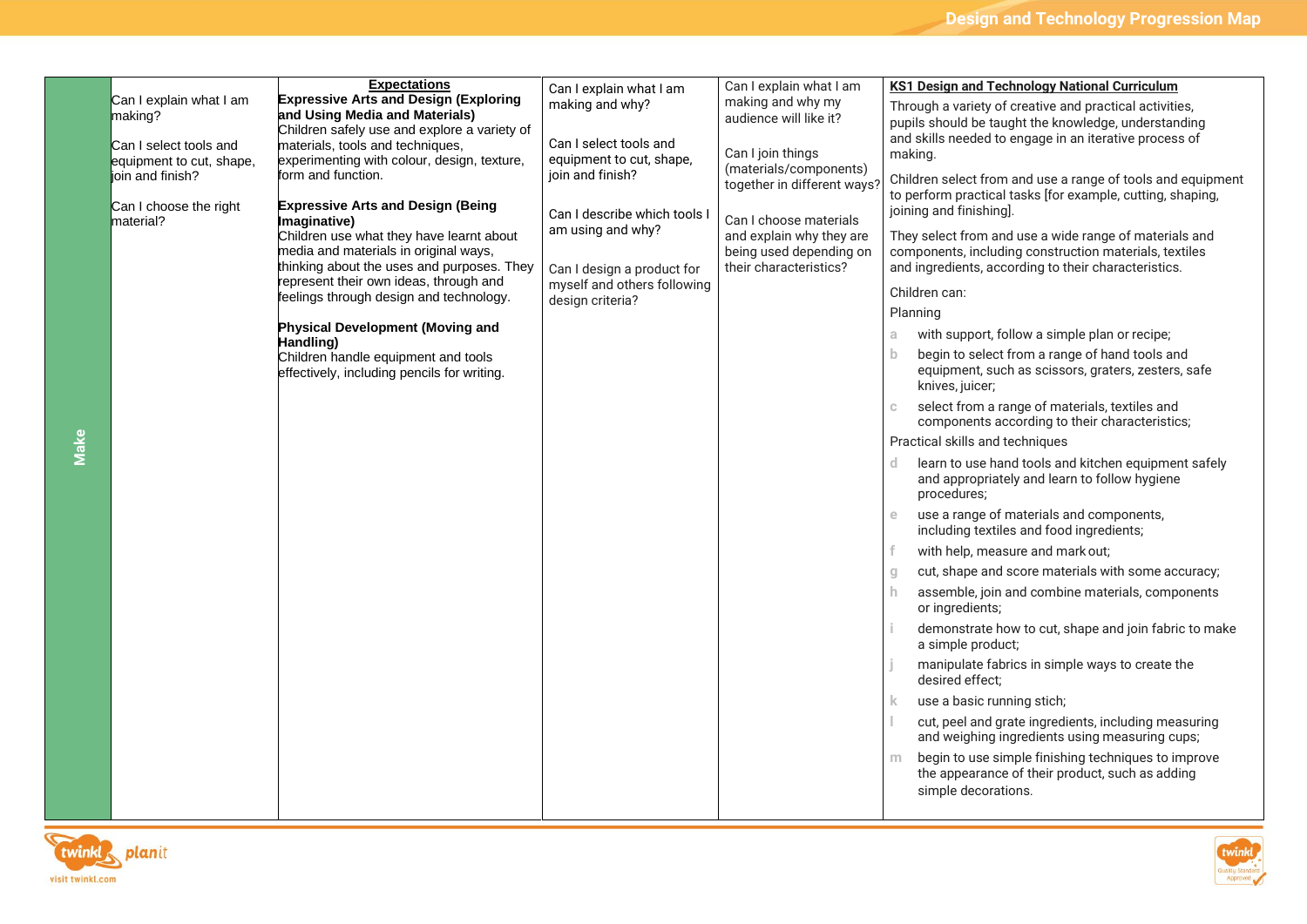**Design and Technology Progression Map**

|                                                                                     | Can I talk about my own                                                                                          | <b>EYFS Expectations</b>                                                  | Can I describe how existing                                                           | Can I describe what went                                                                                                                                                                | <b>KS1 Design and Technology National Curriculum</b>                                                                    |
|-------------------------------------------------------------------------------------|------------------------------------------------------------------------------------------------------------------|---------------------------------------------------------------------------|---------------------------------------------------------------------------------------|-----------------------------------------------------------------------------------------------------------------------------------------------------------------------------------------|-------------------------------------------------------------------------------------------------------------------------|
|                                                                                     | work?                                                                                                            | <b>Expressive Arts and Design (Being</b><br>maginative)                   | products work?                                                                        | well with my work?                                                                                                                                                                      | Through a variety of creative and practical activities, pupils                                                          |
| Can I talk about existing<br>products and say what is<br>good and not so good about | Children use what they have learnt<br>about media and materials in original<br>ways, thinking about the uses and | Can I talk about my own<br>work linked to what I was<br>asked to do?      | Can I evaluate what I<br>would do differently if I did   making.<br>it again and why? | should be taught the knowledge, understanding and skills<br>needed to engage in an iterative process of designing &<br>Children explore and evaluate a range of existing products. They |                                                                                                                         |
|                                                                                     | them?                                                                                                            | purposes. They represent their own<br>ideas, through and feelings through |                                                                                       |                                                                                                                                                                                         |                                                                                                                         |
|                                                                                     |                                                                                                                  | design and technology.                                                    | Can I talk about my own                                                               | Can I judge my work                                                                                                                                                                     | evaluate their ideas and products against design criteria. Children                                                     |
|                                                                                     |                                                                                                                  |                                                                           | work and things that other                                                            | against the design criteria?                                                                                                                                                            | can:                                                                                                                    |
|                                                                                     |                                                                                                                  |                                                                           | people have done?                                                                     |                                                                                                                                                                                         | explore and evaluate existing products mainly through<br>a<br>discussions, comparisons and simple written evaluations;  |
|                                                                                     |                                                                                                                  |                                                                           |                                                                                       |                                                                                                                                                                                         | explain positives and things to improve for<br>existing products;                                                       |
|                                                                                     |                                                                                                                  |                                                                           |                                                                                       |                                                                                                                                                                                         | explore what materials products are made from;<br>C                                                                     |
|                                                                                     |                                                                                                                  |                                                                           |                                                                                       |                                                                                                                                                                                         | talk about their design ideas and what they are making;<br>d                                                            |
|                                                                                     |                                                                                                                  |                                                                           |                                                                                       |                                                                                                                                                                                         | as they work, start to identify strengths and possible<br>e<br>changes they might make to refine their existing design; |
|                                                                                     |                                                                                                                  |                                                                           |                                                                                       |                                                                                                                                                                                         | evaluate their products and ideas against their simple<br>design criteria;                                              |
|                                                                                     |                                                                                                                  |                                                                           |                                                                                       |                                                                                                                                                                                         | start to understand that the iterative process sometimes<br>g<br>involves repeating different stages of the process.    |

|                      | Construction                  | <b>EYFS Expectations</b>                                                                                                   | Use of materials                   | Mechanisms:                                                                                                              | <b>KS1 Design and Technology National Curriculum</b>                  |
|----------------------|-------------------------------|----------------------------------------------------------------------------------------------------------------------------|------------------------------------|--------------------------------------------------------------------------------------------------------------------------|-----------------------------------------------------------------------|
|                      |                               | <b>Expressive Arts and Design</b>                                                                                          | Can I measure materials            | Can I join materials                                                                                                     | Children build structures, exploring how they can be made             |
|                      | Can I say how to make         | <b>(Exploring and Using Media and</b>                                                                                      | to use in a model or               | together as part of a                                                                                                    | stronger, stiffer and more stable.                                    |
|                      | productions stronger?         | <b>Materials)</b><br>Children safely use and explore a variety                                                             | structure?                         | moving product?                                                                                                          |                                                                       |
|                      | Can I use levers or slides in | of materials, tools and techniques,                                                                                        |                                    |                                                                                                                          | They explore and use mechanisms [for example, levers, sliders,        |
|                      |                               | experimenting with colour, design,                                                                                         | Can I join materials in            | Can I add a specific design                                                                                              | wheels and axles], in their products.                                 |
|                      | my work?                      | texture, form and function.                                                                                                | different ways?                    | to my product?                                                                                                           | Children can:                                                         |
|                      |                               | <b>Expressive Arts and Design (Being)</b>                                                                                  |                                    |                                                                                                                          |                                                                       |
|                      |                               | Imaginative)                                                                                                               | Can I use joining, folding         | Can I use axels and                                                                                                      | build simple structures, exploring how they can be made<br>a          |
|                      |                               | Children use what they have learnt about<br>media and materials in original ways,<br>thinking about the uses and purposes. | or rolling to make it<br>stronger? | wheels in my work?<br><b>Textiles:</b><br>Can I use levers or slides Can I explain why they<br>choose a certain textile? | stronger, stiffer and more stable;                                    |
| $\omega$             |                               |                                                                                                                            |                                    |                                                                                                                          | talk about and start to understand the simple working<br>$\mathbf b$  |
| $\bar{a}$<br>Knowled |                               |                                                                                                                            |                                    |                                                                                                                          | characteristics of materials and components;                          |
|                      |                               | They represent their own ideas, through                                                                                    |                                    |                                                                                                                          | explore and create products using mechanisms, such as<br>$\mathbb{C}$ |
|                      |                               | and feelings through design and<br>technology.                                                                             |                                    |                                                                                                                          | levers, sliders and wheels.                                           |
|                      |                               |                                                                                                                            | in my work?                        |                                                                                                                          |                                                                       |
|                      |                               | <b>Physical Development (Moving and</b>                                                                                    | <b>Textiles:</b>                   |                                                                                                                          |                                                                       |
|                      |                               | Handling)                                                                                                                  | Can I practise my                  | Can I join textiles together                                                                                             |                                                                       |
| echnical             |                               | Children handle equipment and tools                                                                                        | threading skills?                  | to make something?                                                                                                       |                                                                       |
|                      |                               | effectively, including pencils for writing.                                                                                |                                    |                                                                                                                          |                                                                       |
|                      |                               |                                                                                                                            | Can I explore different            | Can I measure textiles?                                                                                                  |                                                                       |
|                      |                               |                                                                                                                            | textiles?                          |                                                                                                                          |                                                                       |
|                      |                               |                                                                                                                            | Can I cut textiles?                |                                                                                                                          |                                                                       |



**Evaluate**